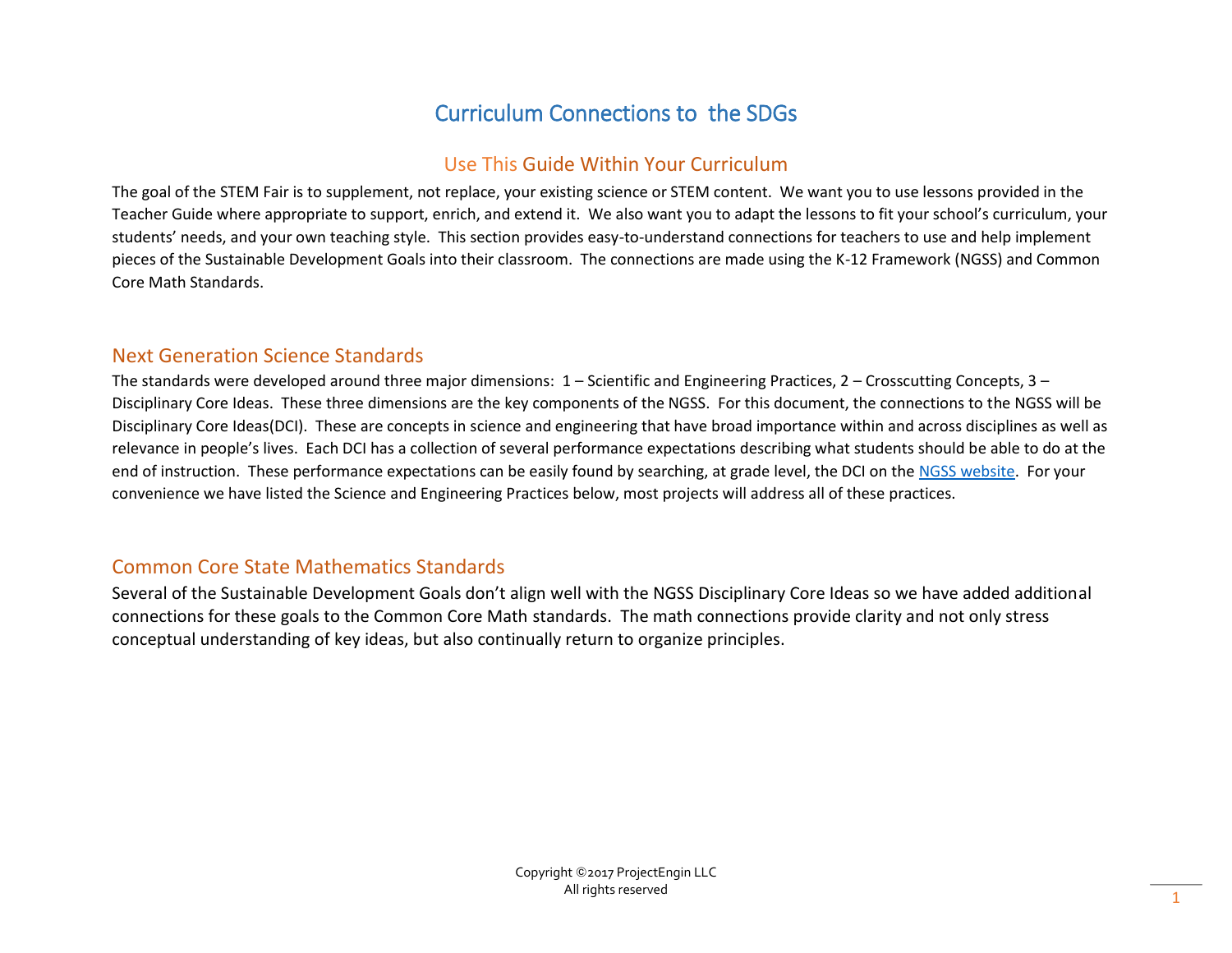### Science and Engineering Practices

- 1. Asking Questions and Defining Problems
- 2. Developing and Using Models
- 3. Planning and Carrying Out Investigations
- 4. Analyzing and Interpreting Data
- 5. Using Mathematics and Computational Thinking
- 6. Constructing Explanations and Designing Solutions
- 7. Engaging in Argument From Evidence
- **8.** Obtaining, Evaluating, and Communicating Information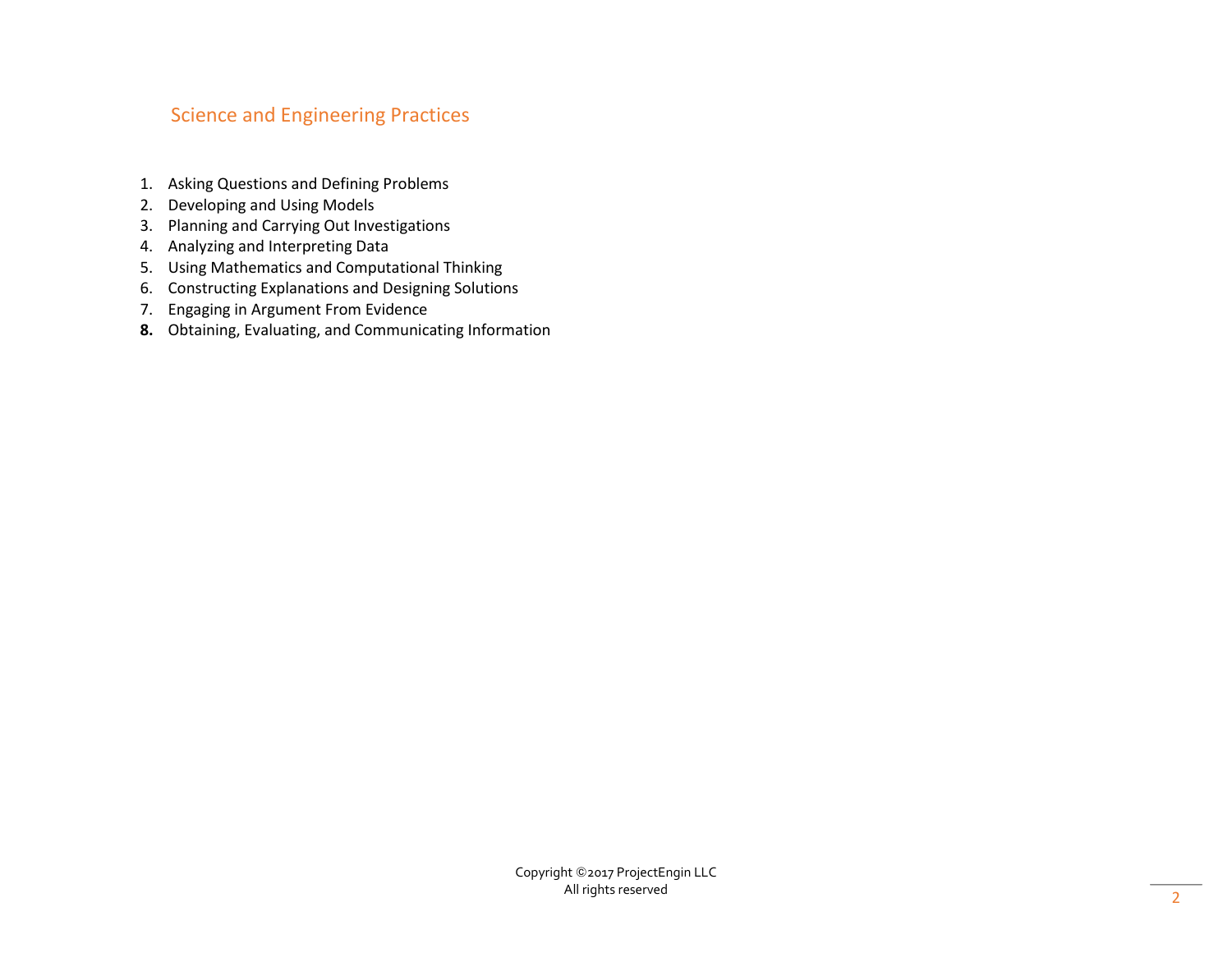| <b>Sustainable Development Goal</b>                                                                                                                                                                                                                                                                                                                                                                                                                                                                                                                          | <b>Disciplinary Core Ideas (DCI's)</b>                                                                                                                                                                                                                                                                                                                                                                                                        | <b>Crosscutting Concepts</b>                                                                                                                                                                                                                                                                                                                                                                                                                                                                                                                                                  | <b>Common Core Math Connections</b>                                                                                                                                                                                                                                                                                                                                                                                                                                                                                                                                                                                                                                                                                       |
|--------------------------------------------------------------------------------------------------------------------------------------------------------------------------------------------------------------------------------------------------------------------------------------------------------------------------------------------------------------------------------------------------------------------------------------------------------------------------------------------------------------------------------------------------------------|-----------------------------------------------------------------------------------------------------------------------------------------------------------------------------------------------------------------------------------------------------------------------------------------------------------------------------------------------------------------------------------------------------------------------------------------------|-------------------------------------------------------------------------------------------------------------------------------------------------------------------------------------------------------------------------------------------------------------------------------------------------------------------------------------------------------------------------------------------------------------------------------------------------------------------------------------------------------------------------------------------------------------------------------|---------------------------------------------------------------------------------------------------------------------------------------------------------------------------------------------------------------------------------------------------------------------------------------------------------------------------------------------------------------------------------------------------------------------------------------------------------------------------------------------------------------------------------------------------------------------------------------------------------------------------------------------------------------------------------------------------------------------------|
|                                                                                                                                                                                                                                                                                                                                                                                                                                                                                                                                                              |                                                                                                                                                                                                                                                                                                                                                                                                                                               |                                                                                                                                                                                                                                                                                                                                                                                                                                                                                                                                                                               |                                                                                                                                                                                                                                                                                                                                                                                                                                                                                                                                                                                                                                                                                                                           |
| 1: No Poverty<br><b>Key Target Areas:</b><br>1.1: Eradicate extreme<br>poverty for all people<br>everywhere, currently<br>\$1.25/day.<br>1.4: Ensure that all men and<br>women, in particular the poor<br>and the vulnerable, have<br>equal economic resources, as<br>well as access to basic<br>services.<br>1.5: Build the resilience of the<br>poor and those in vulnerable<br>situations and reduce their<br>exposure and vulnerability to<br>climate-related extreme<br>events and other economic,<br>social and environmental<br>shocks and disasters. | <b>LS2.C Ecosystems - Interactions,</b><br><b>Energy and Dynamics: The</b><br>completeness or integrity of an<br>ecosystem's biodiversity is often used<br>as a measure of its health.<br>LS4.D: Biodiversity and Humans -<br>Changes in biodiversity can influence<br>humans' resources, such as food,<br>energy, and medicines, as well as<br>ecosystem services that humans rely<br>on - for example, water purification<br>and recycling. | <b>Stability and Change: Small</b><br>changes in one part of a system<br>might cause large changes in<br>another part.<br>Influence of Science, Engineering,<br>and Technology on Society and the<br>Natural World: The use of<br>technologies and any limitations on<br>their use are driven by individual or<br>societal needs, desires and values:<br>by the findings of scientific<br>research; and by the differences in<br>such factors as climate, natural<br>resources, and economic<br>conditions. Thus technology use<br>varies from region to region over<br>time. | <b>CCSS.MATH.CONTENT.6.RP.A.3</b><br>Use ratio and rate reasoning to solve<br>real-world and mathematical problems,<br>e.g., by reasoning about tables of<br>equivalent ratios, tape diagrams,<br>double number line diagrams, or<br>equations.<br>CCSS.MATH.CONTENT.6.EE.C.9<br>Use variables to represent two<br>quantities in a real-world problem that<br>change in relationship to one another;<br>write an equation to express one<br>quantity, thought of as the dependent<br>variable, in terms of the other quantity,<br>thought of as the independent variable.<br>Analyze the relationship between the<br>dependent and independent variables<br>using graphs and tables, and relate<br>these to the equation. |
| 2: Zero Hunger                                                                                                                                                                                                                                                                                                                                                                                                                                                                                                                                               | <b>LS1.C: Organization for Matter and</b><br><b>Energy Flow in Organisms: Within</b>                                                                                                                                                                                                                                                                                                                                                          | Energy and Matter: The transfer of<br>energy can be tracked as energy                                                                                                                                                                                                                                                                                                                                                                                                                                                                                                         |                                                                                                                                                                                                                                                                                                                                                                                                                                                                                                                                                                                                                                                                                                                           |
| <b>Key Target Areas:</b>                                                                                                                                                                                                                                                                                                                                                                                                                                                                                                                                     | individual organisms, food moves                                                                                                                                                                                                                                                                                                                                                                                                              | flows through a natural system.                                                                                                                                                                                                                                                                                                                                                                                                                                                                                                                                               |                                                                                                                                                                                                                                                                                                                                                                                                                                                                                                                                                                                                                                                                                                                           |
| 2.1: End hunger and ensure<br>access by all people, in                                                                                                                                                                                                                                                                                                                                                                                                                                                                                                       | through a series of chemical reactions<br>in which it is broken down and                                                                                                                                                                                                                                                                                                                                                                      |                                                                                                                                                                                                                                                                                                                                                                                                                                                                                                                                                                               |                                                                                                                                                                                                                                                                                                                                                                                                                                                                                                                                                                                                                                                                                                                           |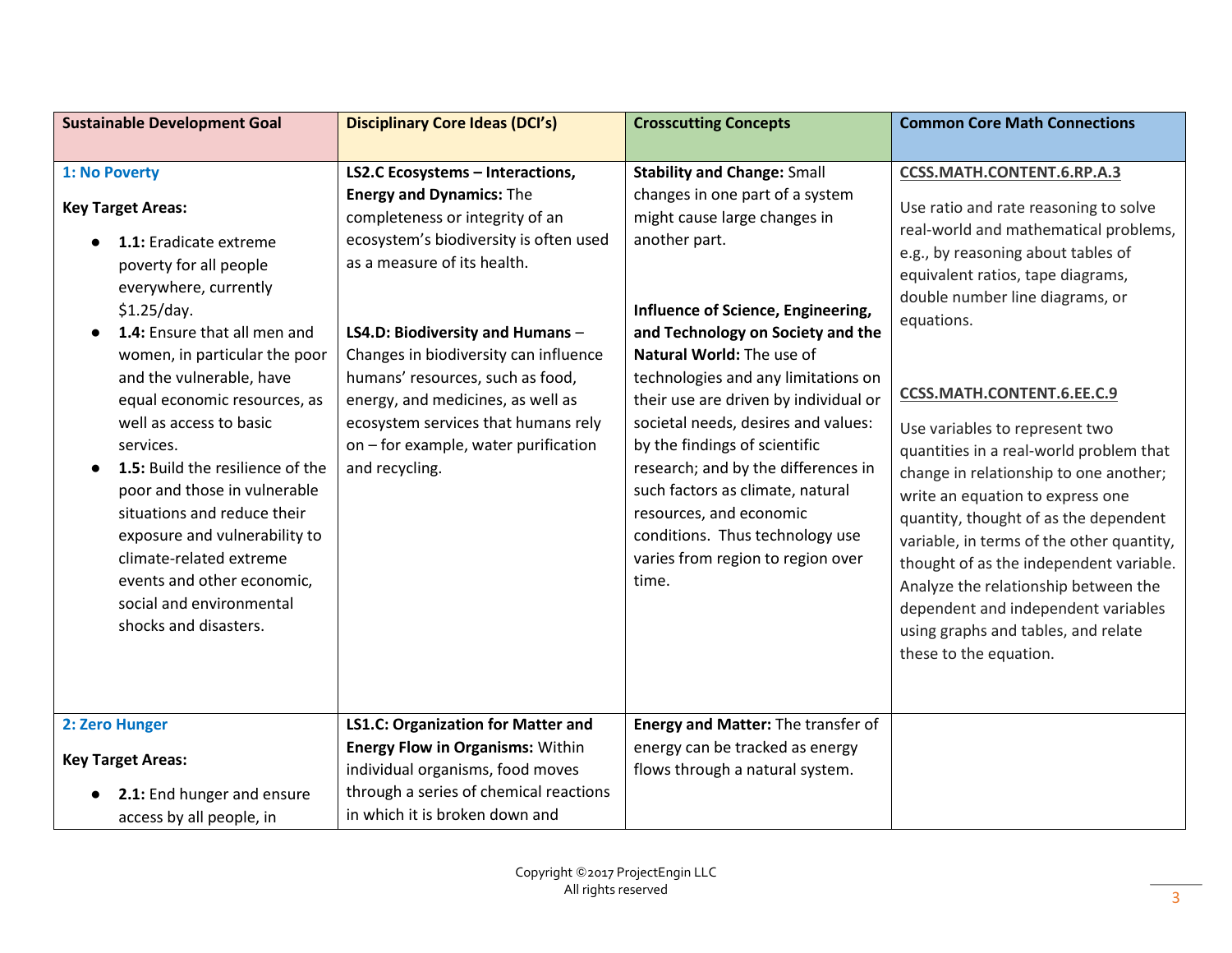| <b>Sustainable Development Goal</b>                                                                                                                                                                                                                                                                                                                                                                                                                                                                          | <b>Disciplinary Core Ideas (DCI's)</b>                                                                                                                                                                                                                                                                                                                                                                                                                                                                                                                                                                                                                           | <b>Crosscutting Concepts</b>                                                                                                                                                                                                                     | <b>Common Core Math Connections</b>                                                                                                                                                                                           |
|--------------------------------------------------------------------------------------------------------------------------------------------------------------------------------------------------------------------------------------------------------------------------------------------------------------------------------------------------------------------------------------------------------------------------------------------------------------------------------------------------------------|------------------------------------------------------------------------------------------------------------------------------------------------------------------------------------------------------------------------------------------------------------------------------------------------------------------------------------------------------------------------------------------------------------------------------------------------------------------------------------------------------------------------------------------------------------------------------------------------------------------------------------------------------------------|--------------------------------------------------------------------------------------------------------------------------------------------------------------------------------------------------------------------------------------------------|-------------------------------------------------------------------------------------------------------------------------------------------------------------------------------------------------------------------------------|
|                                                                                                                                                                                                                                                                                                                                                                                                                                                                                                              |                                                                                                                                                                                                                                                                                                                                                                                                                                                                                                                                                                                                                                                                  |                                                                                                                                                                                                                                                  |                                                                                                                                                                                                                               |
| particular the poor and<br>people in vulnerable<br>situations, including infants,<br>to safe, nutritious and<br>sufficient food all year.<br>2.3: Double the agricultural<br>productivity and incomes of<br>small-scale food producers, in<br>particular women, through<br>secure and equal access to<br>land and other productive<br>resources.<br>2.4: Ensure sustainable food<br>production systems and<br>implement resilient<br>agricultural practices that<br>increase productivity and<br>production. | rearranged to form new molecules, to<br>support growth, or to release energy.<br>PS3.D: Energy in Chemical Processes<br>and Everyday Life: Cellular respiration<br>in plants and animals involve chemical<br>reactions with oxygen that release<br>stored energy. In these processes,<br>complex molecules containing carbon<br>react with oxygen to produce carbon<br>dioxide and other materials.<br>MS-LS2.B: Cycle of Matter and Energy<br>Transfer in Ecosystems: Food webs<br>are models that demonstrate how<br>matter and energy is transferred<br>between producers, consumers, and<br>decomposers as the three groups<br>interact within an ecosystem. | <b>Energy and Matter: Matter is</b><br>conserved because atoms are<br>conserved in physical and chemical<br>processes.<br><b>Stability and Change: Small</b><br>changes in one part of a system<br>might cause large changes in<br>another part. |                                                                                                                                                                                                                               |
| <b>3: Good Health and Wellbeing</b><br><b>Key Target Areas:</b><br>3.1: Reduce the global<br>maternal mortality rate.<br>3.2: End preventable deaths<br>of newborns and children<br>under 5 years of age.                                                                                                                                                                                                                                                                                                    | <b>LS4.D: Biodiversity and Humans:</b><br>Changes in biodiversity can influence<br>humans' resources, such as food,<br>energy, and medicines, as well as<br>ecosystem services that humans rely<br>on - for example, water purification<br>and recycling.                                                                                                                                                                                                                                                                                                                                                                                                        | Cause and Effect: Cause and effect<br>relationships may be used to<br>predict phenomena in natural or<br>designed systems.                                                                                                                       | CCSS.MATH.CONTENT.7.EE.B.4<br>Use variables to represent quantities in<br>a real-world or mathematical problem,<br>and construct simple equations and<br>inequalities to solve problems by<br>reasoning about the quantities. |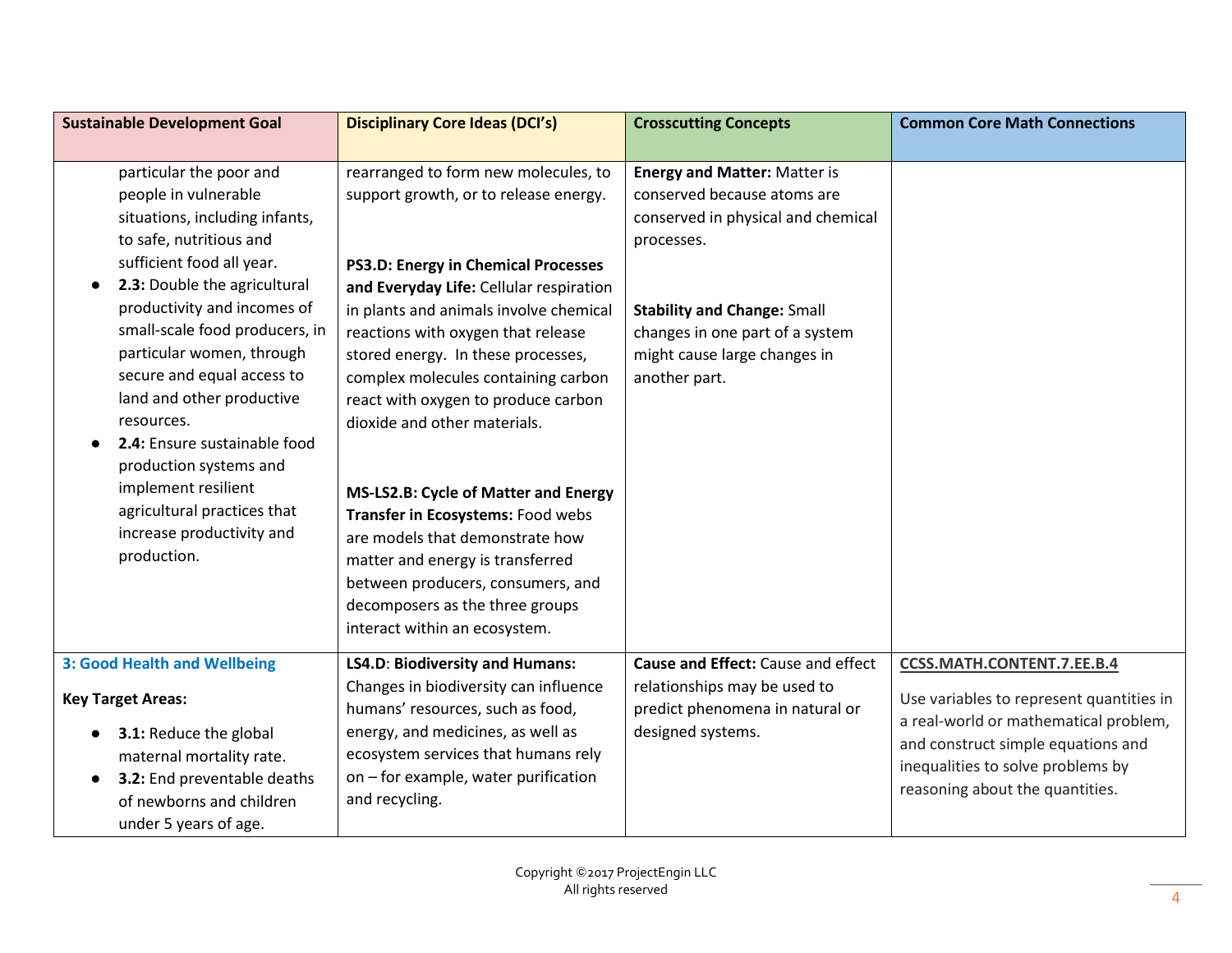| <b>Sustainable Development Goal</b>                                                                                                                                                                                                                                                                                                                                                                                                                                                   | <b>Disciplinary Core Ideas (DCI's)</b>                                                                                                                                                                                                                                                                                                                                              | <b>Crosscutting Concepts</b>                                                                                                                                                                                                                                                                                                                                                                                                                                                                            | <b>Common Core Math Connections</b>                                                                                                                                                                                                                                                                                                                              |
|---------------------------------------------------------------------------------------------------------------------------------------------------------------------------------------------------------------------------------------------------------------------------------------------------------------------------------------------------------------------------------------------------------------------------------------------------------------------------------------|-------------------------------------------------------------------------------------------------------------------------------------------------------------------------------------------------------------------------------------------------------------------------------------------------------------------------------------------------------------------------------------|---------------------------------------------------------------------------------------------------------------------------------------------------------------------------------------------------------------------------------------------------------------------------------------------------------------------------------------------------------------------------------------------------------------------------------------------------------------------------------------------------------|------------------------------------------------------------------------------------------------------------------------------------------------------------------------------------------------------------------------------------------------------------------------------------------------------------------------------------------------------------------|
|                                                                                                                                                                                                                                                                                                                                                                                                                                                                                       |                                                                                                                                                                                                                                                                                                                                                                                     |                                                                                                                                                                                                                                                                                                                                                                                                                                                                                                         |                                                                                                                                                                                                                                                                                                                                                                  |
| 3.3: End the epidemic of<br>$\bullet$<br>communicable diseases<br>3.8: Achieve universal health<br>coverage, including financial<br>risk protection, access to<br>quality essential health-care<br>services and access to safe,<br>effective, quality and<br>affordable essential<br>medicines and vaccines for<br>all.<br>3.9: Substantially reduce the<br>number of deaths and<br>illnesses from hazardous<br>chemicals and air, water, and<br>soil pollution and<br>contamination. | ESS3.A: Natural Resources - Humans<br>depend on Earth's land, ocean,<br>atmosphere, and biosphere for many<br>different resources. Minerals, fresh<br>water, and biosphere resources are<br>limited, and many are not renewable<br>or replaceable over human lifetimes.<br>These resources are distributed<br>unevenly around the planet as a result<br>of past geologic processes. | Patterns: Patterns can be used to<br>identify cause and effect<br>relationships.<br><b>Stability and Change: Small</b><br>changes in one part of a system<br>might cause large changes in<br>another part.<br>Influence of Science, Engineering,<br>and Technology on Society and the<br>Natural World: All human activity<br>draws on natural resources and has<br>both short and long-term<br>consequences, positive as well as<br>negative, for the health of people<br>and the natural environment. | CCSS.MATH.CONTENT.8.EE.B.5<br>Graph proportional relationships,<br>interpreting the unit rate as the slope<br>of the graph. Compare two different<br>proportional relationships represented<br>in different ways. For example,<br>compare a distance-time graph to a<br>distance-time equation to determine<br>which of two moving objects has<br>greater speed. |
| <b>4: Quality Education</b><br><b>Key Target Areas:</b><br>4.1: Ensure that all girls and                                                                                                                                                                                                                                                                                                                                                                                             | <b>LS4.D: Biodiversity and Humans:</b><br>Changes in biodiversity can influence<br>humans' resources, such as food,<br>energy, and medicines, as well as                                                                                                                                                                                                                            | Patterns: Patterns can be used to<br>identify cause and effect<br>relationships.                                                                                                                                                                                                                                                                                                                                                                                                                        | CCSS.MATH.CONTENT.5.G.A.1<br>Graph points on the coordinate<br>plane to solve real-world and                                                                                                                                                                                                                                                                     |
| boys complete free, equitable<br>and quality primary and<br>secondary education.<br>4.A: Build and upgrade<br>education facilities that are<br>child, disability and gender                                                                                                                                                                                                                                                                                                           | ecosystem services that humans rely<br>on - for example, water purification<br>and recycling.                                                                                                                                                                                                                                                                                       | <b>Stability and Change: Small</b><br>changes in one part of a system<br>might cause large changes in<br>another part.                                                                                                                                                                                                                                                                                                                                                                                  | mathematical problems.<br>CCSS.MATH.CONTENT.6.SP.A.1                                                                                                                                                                                                                                                                                                             |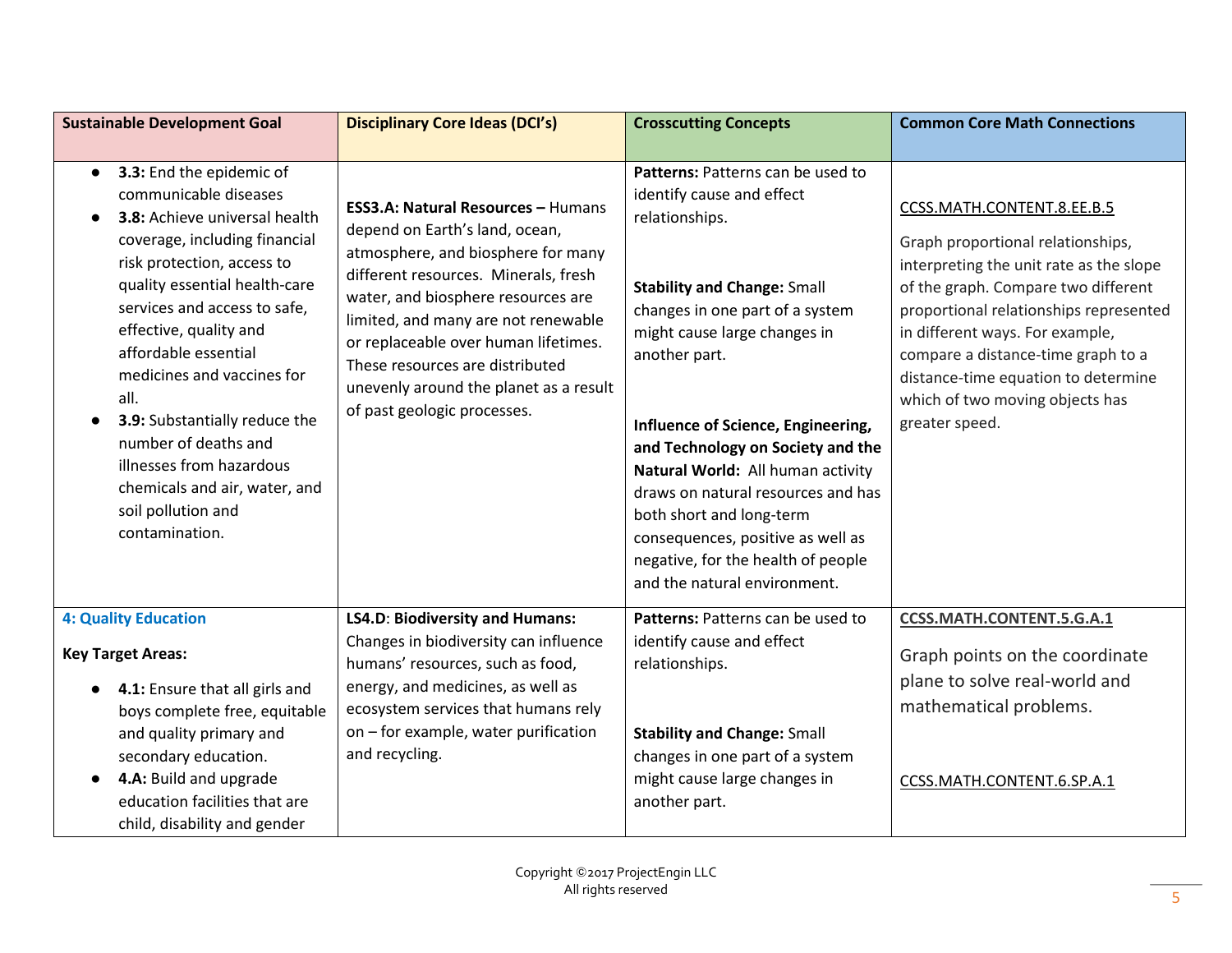| <b>Sustainable Development Goal</b>                                                                                                                                                                                                                                                                                                                                                           | <b>Disciplinary Core Ideas (DCI's)</b>                                                                                                                                                                                                                                                                                                                                                                                                              | <b>Crosscutting Concepts</b>                                                                                                                                                                                                                                                                                                                                                                                                               | <b>Common Core Math Connections</b>                                                                                                                                                                                                                                                                                                                                                                                                  |
|-----------------------------------------------------------------------------------------------------------------------------------------------------------------------------------------------------------------------------------------------------------------------------------------------------------------------------------------------------------------------------------------------|-----------------------------------------------------------------------------------------------------------------------------------------------------------------------------------------------------------------------------------------------------------------------------------------------------------------------------------------------------------------------------------------------------------------------------------------------------|--------------------------------------------------------------------------------------------------------------------------------------------------------------------------------------------------------------------------------------------------------------------------------------------------------------------------------------------------------------------------------------------------------------------------------------------|--------------------------------------------------------------------------------------------------------------------------------------------------------------------------------------------------------------------------------------------------------------------------------------------------------------------------------------------------------------------------------------------------------------------------------------|
| sensitive and provide safe,<br>nonviolent, inclusive and<br>effective learning<br>environments for all.<br>4.2: Ensure that all girls and<br>boys have access to quality<br>early childhood development,<br>care and pre-primary<br>education so that they are<br>ready for primary education.                                                                                                |                                                                                                                                                                                                                                                                                                                                                                                                                                                     | Influence of Science, Engineering,<br>and Technology on Society and the<br>Natural World: The use of<br>technologies and any limitations on<br>their use are driven by individual or<br>societal needs, desires and values:<br>by the findings of scientific<br>research; and by the differences in<br>such factors as climate, natural<br>resources, and economic<br>conditions. Thus technology use<br>varies from region to region over | Recognize a statistical question as one<br>that anticipates variability in the data<br>related to the question and accounts<br>for it in the answers.<br>CCSS.MATH.CONTENT.7.SP.A.1<br>Understand that statistics can be used<br>to gain information about a population<br>by examining a sample of the<br>population; generalizations about a<br>population from a sample are valid only<br>if the sample is representative of that |
| <b>5: Gender Equality</b><br><b>Key Target Areas:</b><br>5.1: End all forms of<br>discrimination against all<br>women and girls everywhere.<br>5.5: Ensure women's full and<br>effective participation and<br>equal opportunities for<br>leadership at all levels of<br>decision making in political,<br>economic and public life.<br>5.A: Undertake reforms to<br>give women equal rights to | <b>LS4.D: Biodiversity and Humans:</b><br>Changes in biodiversity can influence<br>humans' resources, such as food,<br>energy, and medicines, as well as<br>ecosystem services that humans rely<br>on - for example, water purification<br>and recycling.<br><b>LS2.C Ecosystems - Interactions,</b><br><b>Energy and Dynamics: The</b><br>completeness or integrity of an<br>ecosystem's biodiversity is often used<br>as a measure of its health. | time.<br>Patterns: Patterns can be used to<br>identify cause and effect<br>relationships.<br><b>Stability and Change: Small</b><br>changes in one part of a system<br>might cause large changes in<br>another part.                                                                                                                                                                                                                        | population.<br><b>CCSS.MATH.CONTENT.5.MD.A.1</b><br>Convert among different-sized<br>standard measurement units within a<br>given measurement system (e.g.,<br>convert 5 cm to 0.05 m), and use these<br>conversions in solving multi-step, real<br>world problems.<br>CCSS.MATH.CONTENT.8.SP.A.4<br>Understand that patterns of association<br>can also be seen in bivariate categorical<br>data by displaying frequencies and      |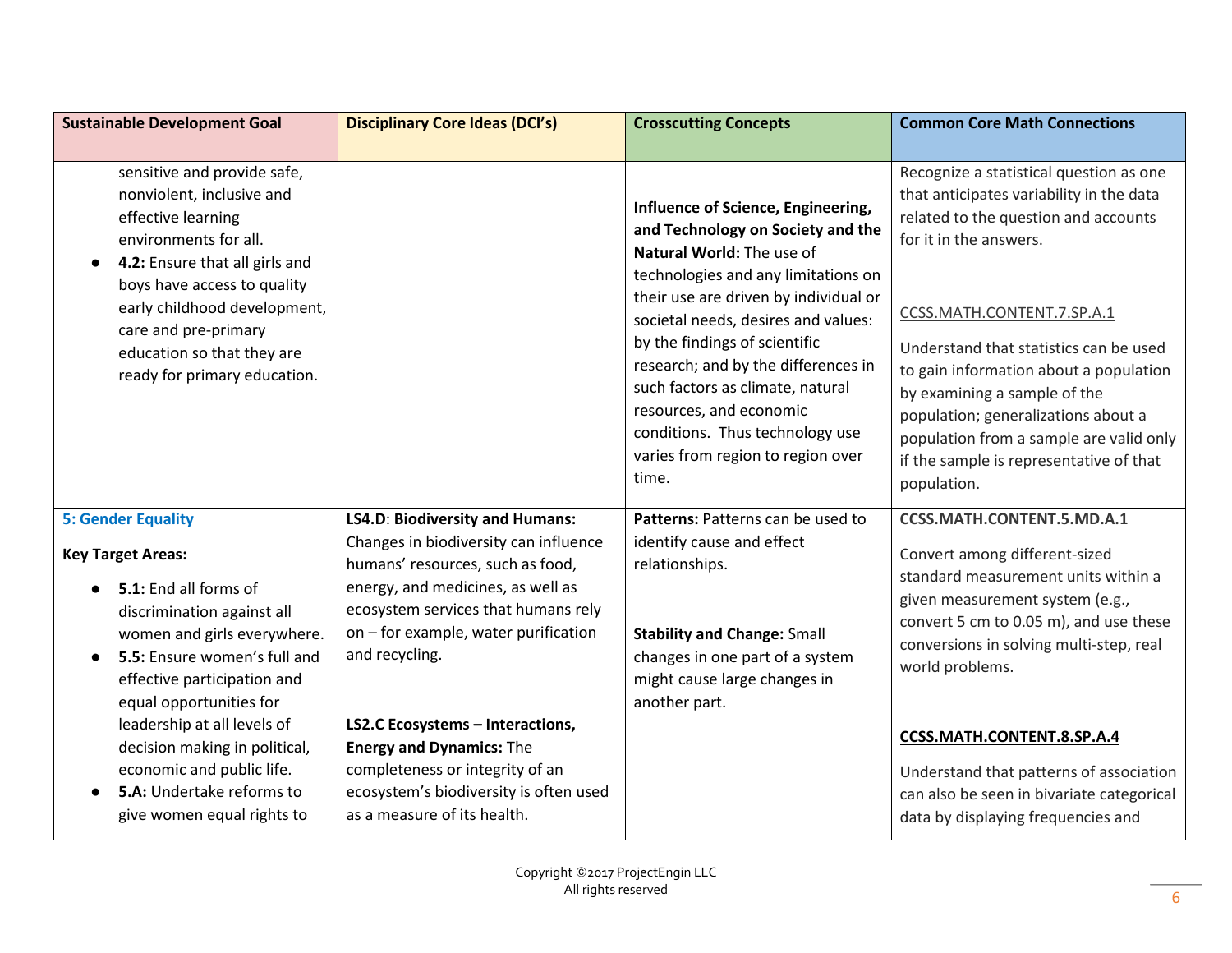| <b>Sustainable Development Goal</b>                                                                                                                                                                                                        | <b>Disciplinary Core Ideas (DCI's)</b>                                                                                                                                                                                                                              | <b>Crosscutting Concepts</b>                                                                                                                           | <b>Common Core Math Connections</b>                                                                                                                                                                                                                                                                       |
|--------------------------------------------------------------------------------------------------------------------------------------------------------------------------------------------------------------------------------------------|---------------------------------------------------------------------------------------------------------------------------------------------------------------------------------------------------------------------------------------------------------------------|--------------------------------------------------------------------------------------------------------------------------------------------------------|-----------------------------------------------------------------------------------------------------------------------------------------------------------------------------------------------------------------------------------------------------------------------------------------------------------|
|                                                                                                                                                                                                                                            |                                                                                                                                                                                                                                                                     |                                                                                                                                                        |                                                                                                                                                                                                                                                                                                           |
| economic resources, as well<br>as access to ownership and<br>control over land, financial<br>services, inheritance and<br>natural resources.<br>5.B: Enhance the use of<br>enabling technology, to<br>promote the empowerment<br>of women. |                                                                                                                                                                                                                                                                     |                                                                                                                                                        | relative frequencies in a two-way table.<br>Construct and interpret a two-way<br>table summarizing data on two<br>categorical variables collected from the<br>same subjects. Use relative frequencies<br>calculated for rows or columns to<br>describe possible association between<br>the two variables. |
| <b>6: Clean Water and Sanitation</b>                                                                                                                                                                                                       | <b>LS1.A From Molecules to Organisms:</b>                                                                                                                                                                                                                           | Cause and Effect: Cause and effect                                                                                                                     |                                                                                                                                                                                                                                                                                                           |
| <b>Key Target Areas:</b><br>6.1: Achieve universal and<br>equitable access to safe and<br>affordable drinking water for<br>all.                                                                                                            | <b>Structures and Processes: Feedback</b><br>mechanisms maintain a living system's<br>internal conditions within certain<br>limits and mediate behaviors, allowing<br>it to remain alive and functional even<br>as external conditions change within<br>some range. | relationships may be used to<br>predict phenomena in natural or<br>designed systems.<br>Patterns: Patterns can be used to<br>identify cause and effect |                                                                                                                                                                                                                                                                                                           |
| <b>6.2:</b> Achieve access to<br>adequate and equitable<br>sanitation and hygiene for all<br>and end open defecation,<br>paying special attention to<br>the needs of women and girls<br>and those vulnerable<br>situations.                | <b>LS4.D: Biodiversity and Humans:</b><br>Changes in biodiversity can influence<br>humans' resources, such as food,<br>energy, and medicines, as well as<br>ecosystem services that humans rely<br>on - for example, water purification<br>and recycling.           | relationships.<br><b>Stability and Change: Small</b><br>changes in one part of a system<br>might cause large changes in<br>another part                |                                                                                                                                                                                                                                                                                                           |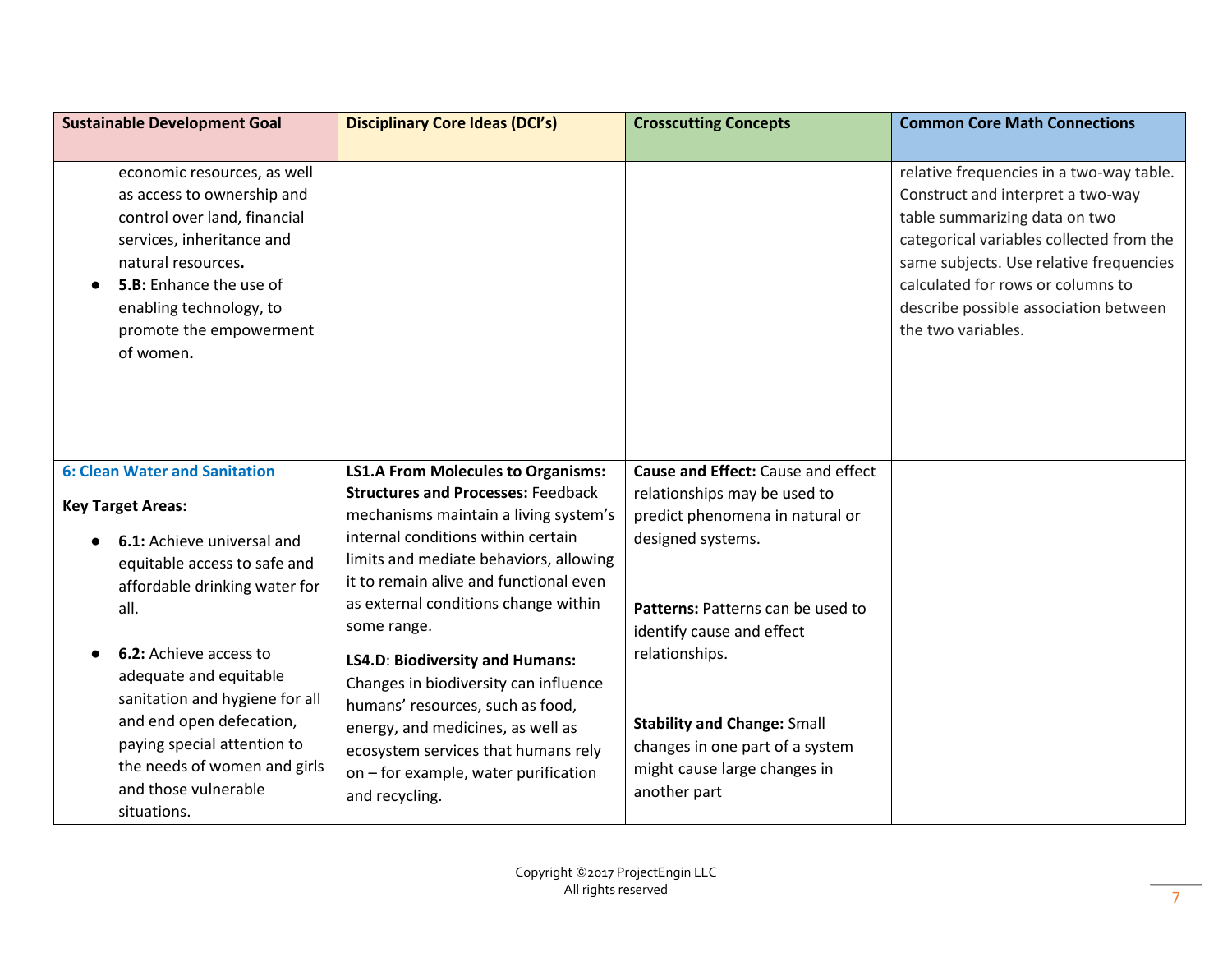| <b>Sustainable Development Goal</b>                                                                                                                                                                                                                                                                                                                                                                      | <b>Disciplinary Core Ideas (DCI's)</b>                                                                                                                                                                                                                                                                                                                                              | <b>Crosscutting Concepts</b>                                                                                                                                                                                                                                                              | <b>Common Core Math Connections</b> |
|----------------------------------------------------------------------------------------------------------------------------------------------------------------------------------------------------------------------------------------------------------------------------------------------------------------------------------------------------------------------------------------------------------|-------------------------------------------------------------------------------------------------------------------------------------------------------------------------------------------------------------------------------------------------------------------------------------------------------------------------------------------------------------------------------------|-------------------------------------------------------------------------------------------------------------------------------------------------------------------------------------------------------------------------------------------------------------------------------------------|-------------------------------------|
| 6.3: Improve water quality by<br>reducing pollution,<br>eliminating dumping and<br>minimizing release of<br>hazardous chemicals and<br>materials, halving the<br>proportion of untreated<br>wastewater substantially<br>increasing recycling and safe<br>reuse globally.<br>6.B: Support and strengthen<br>the participation of local<br>communities in improving<br>water and sanitation<br>management. | PS1.B: Chemical Reactions: Chemical<br>processes, their rates, and whether or<br>not energy is stored or released can be<br>understood in terms of the collisions<br>of molecules and the rearrangements<br>of atoms into new molecules, with<br>consequent changes in the sum of all<br>bond energies in the set of molecules<br>that are matched by changes in kinetic<br>energy. | Influence of Science, Engineering,<br>and Technology on Society and the<br>Natural World: All human activity<br>draws on natural resources and has<br>both short and long-term<br>consequences, positive as well as<br>negative, for the health of people<br>and the natural environment. |                                     |
| <b>7 Affordable and Clean Energy</b><br><b>Key Target Areas:</b><br>7.1: By 2030, ensure universal<br>access to affordable, reliable                                                                                                                                                                                                                                                                     | PS1.B: Chemical Reactions: Some<br>chemical reactions release energy,<br>others store energy.                                                                                                                                                                                                                                                                                       | Energy and Matter: The transfer of<br>energy can be tracked as energy<br>flows through a natural system.                                                                                                                                                                                  |                                     |
| and modern energy services.<br>7.2: Increase substantially the<br>share of renewable energy in<br>the global energy mix.<br>7.3: Double the global rate of<br>improvement in energy<br>efficiency                                                                                                                                                                                                        | PS3.B Conservation of Energy and<br>Energy Transfer: When the motion of<br>an object changes there is inevitably<br>some other change in energy at the<br>same time.                                                                                                                                                                                                                | <b>Stability and Change: Small</b><br>changes in one part of a system<br>might cause large changes in<br>another part.                                                                                                                                                                    |                                     |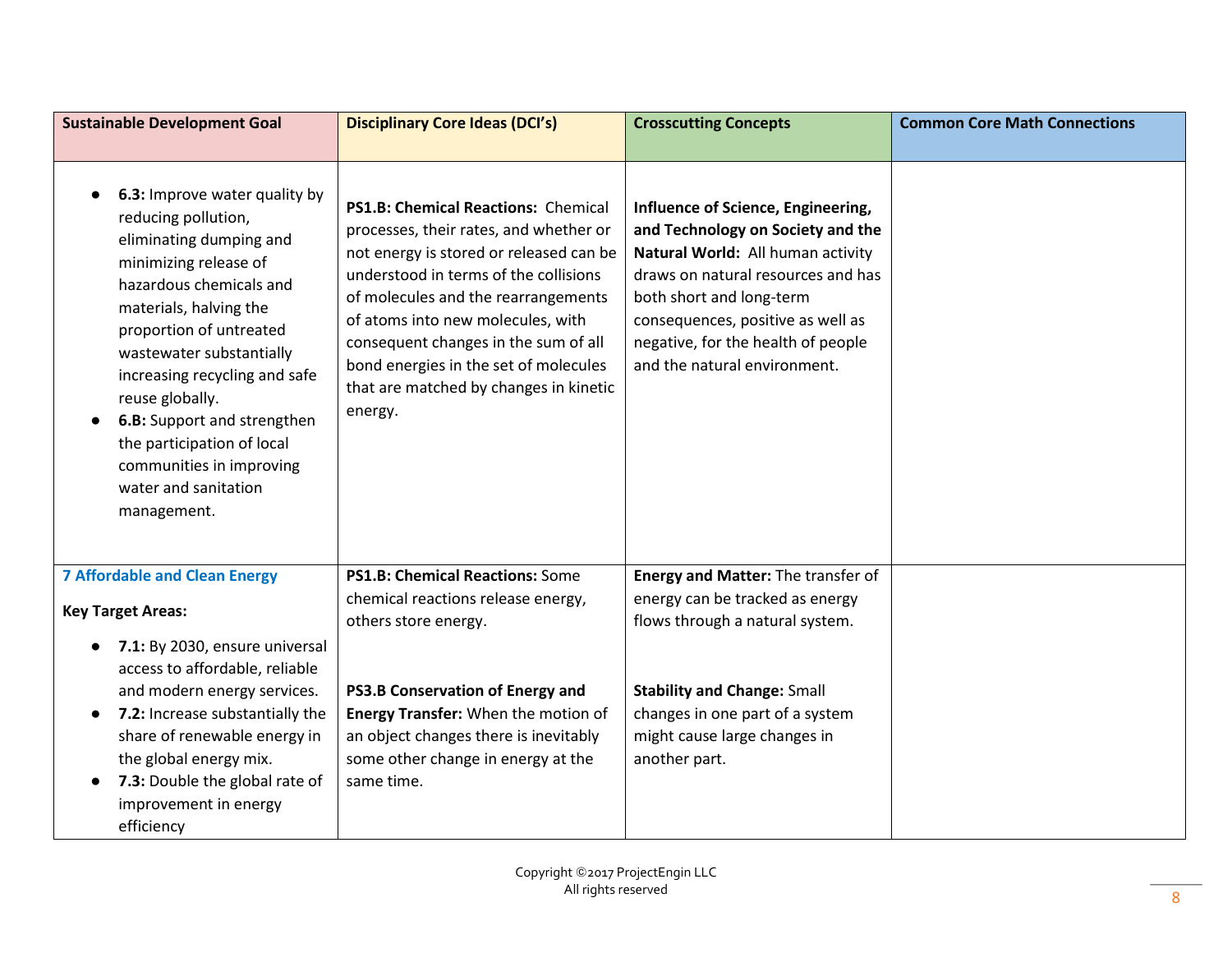| <b>Sustainable Development Goal</b>                                                                                                                                                                                                                                    | <b>Disciplinary Core Ideas (DCI's)</b>                                                                                                                                                                                                                                                        | <b>Crosscutting Concepts</b>                                                                                                                                                                                                                                                                        | <b>Common Core Math Connections</b>                                                                                                                                                                                                                                                                         |
|------------------------------------------------------------------------------------------------------------------------------------------------------------------------------------------------------------------------------------------------------------------------|-----------------------------------------------------------------------------------------------------------------------------------------------------------------------------------------------------------------------------------------------------------------------------------------------|-----------------------------------------------------------------------------------------------------------------------------------------------------------------------------------------------------------------------------------------------------------------------------------------------------|-------------------------------------------------------------------------------------------------------------------------------------------------------------------------------------------------------------------------------------------------------------------------------------------------------------|
| 7.A: Enhance international<br>$\bullet$                                                                                                                                                                                                                                |                                                                                                                                                                                                                                                                                               | Influence of Science, Engineering,                                                                                                                                                                                                                                                                  |                                                                                                                                                                                                                                                                                                             |
| cooperation to facilitate<br>access to clean energy<br>research and technology,<br>including renewables.                                                                                                                                                               | LS1.C: Organization for matter and<br>energy flow in organisms: Plants,<br>algae, and many microorganisms use<br>the energy from light to make sugars<br>(food) from carbon dioxide from the<br>atmosphere and water through the<br>process of photosynthesis, which also<br>releases oxygen. | and Technology on Society and the<br>Natural World: All human activity<br>draws on natural resources and has<br>both short and long-term<br>consequences, positive as well as<br>negative, for the health of people<br>and the natural environment.                                                 |                                                                                                                                                                                                                                                                                                             |
| <b>8 Decent Work and Economic Growth</b>                                                                                                                                                                                                                               | LS4.D: Biodiversity and Humans:                                                                                                                                                                                                                                                               | <b>Structure and Function: Structures</b>                                                                                                                                                                                                                                                           | CCSS.MATH.CONTENT.5.OA.B.3                                                                                                                                                                                                                                                                                  |
| <b>Key Target Areas:</b><br>8.1: Sustain per capita<br>economic growth in<br>accordance with national<br>circumstances and, in<br>particular, at least 7 percent<br>gross domestic product<br>growth in least developed<br>countries.<br>8.2: Achieve higher levels of | Changes in biodiversity can influence<br>humans' resources, such as food,<br>energy, and medicines, as well as<br>ecosystem services that humans rely<br>on - for example, water purification<br>and recycling.                                                                               | can be designed to serve functions<br>by taking into account properties of<br>different materials, and how<br>materials can be shaped and used.<br><b>Stability and Change: Small</b><br>changes in one part of a system<br>might cause large changes in<br>another part.                           | Analyze patterns and relationships:<br>Generate two numerical patterns using<br>two given rules. Identify apparent<br>relationships between corresponding<br>terms. Form ordered pairs consisting of<br>corresponding terms from the two<br>patterns, and graph the ordered pairs<br>on a coordinate plane. |
| economic productivity<br>through diversification,<br>technological upgrading and<br>innovation, including through<br>a focus on high-value added<br>sectors.                                                                                                           |                                                                                                                                                                                                                                                                                               | Influence of Science, Engineering,<br>and Technology on Society and the<br>Natural World: The use of<br>technologies and any limitations on<br>their use are driven by individual or<br>societal needs, desires and values:<br>by the findings of scientific<br>research; and by the differences in | CCSS.MATH.CONTENT.6.SP.A.1<br>Recognize a statistical question as one<br>that anticipates variability in the data<br>related to the question and accounts<br>for it in the answers. For example,<br>"How old am I?" is not a statistical<br>question, but "How old are the students                         |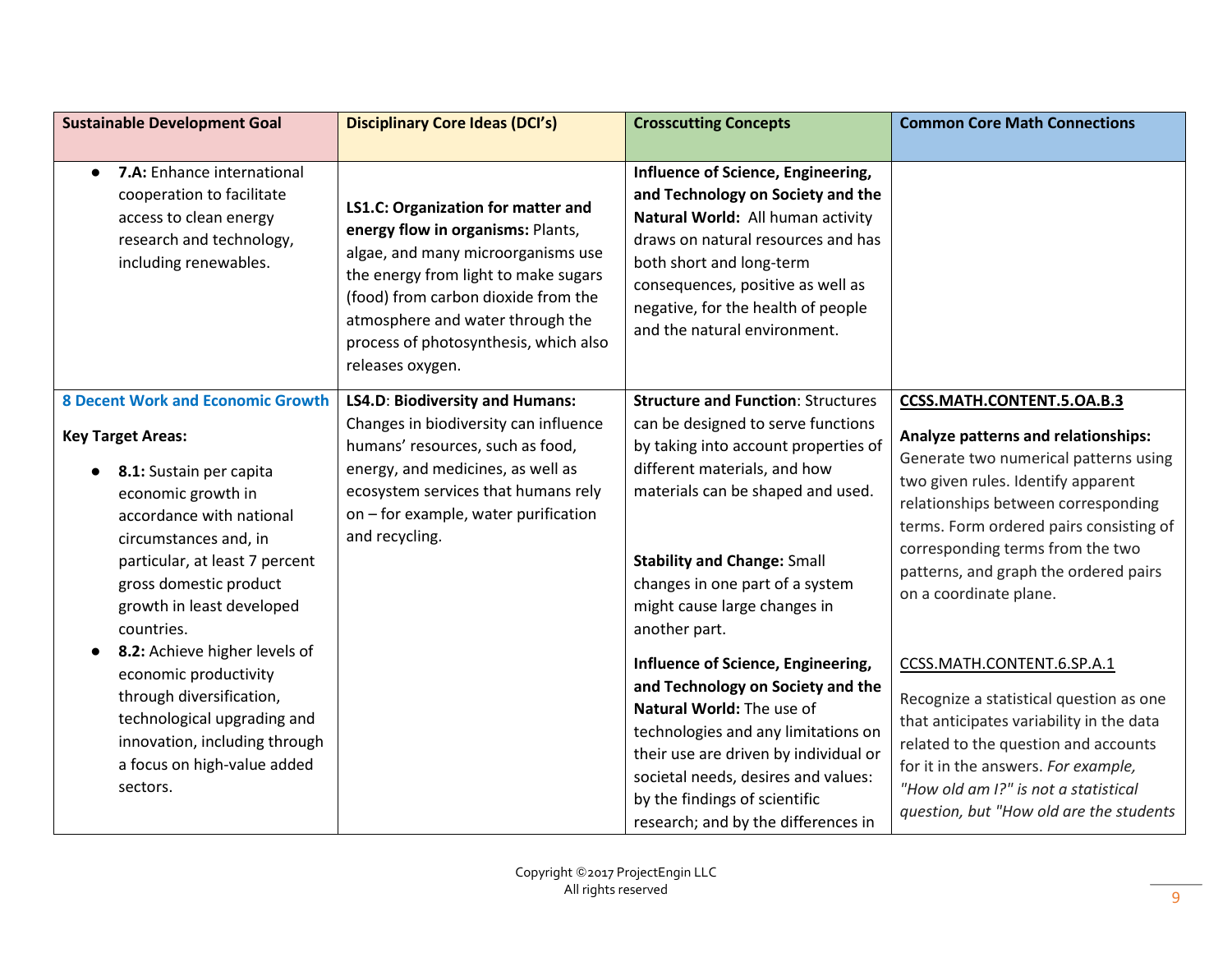| <b>Sustainable Development Goal</b>                                                                                                                                                                                                                                                             | <b>Disciplinary Core Ideas (DCI's)</b>                                                                                                                                                                              | <b>Crosscutting Concepts</b>                                                                                                                                                                                                                                                                                                                                       | <b>Common Core Math Connections</b>                                                                   |
|-------------------------------------------------------------------------------------------------------------------------------------------------------------------------------------------------------------------------------------------------------------------------------------------------|---------------------------------------------------------------------------------------------------------------------------------------------------------------------------------------------------------------------|--------------------------------------------------------------------------------------------------------------------------------------------------------------------------------------------------------------------------------------------------------------------------------------------------------------------------------------------------------------------|-------------------------------------------------------------------------------------------------------|
|                                                                                                                                                                                                                                                                                                 |                                                                                                                                                                                                                     |                                                                                                                                                                                                                                                                                                                                                                    |                                                                                                       |
| 8.5: Achieve full and<br>$\bullet$<br>productive employment for<br>all women and men, including<br>for young people and persons<br>with disabilities, and equal<br>pay.                                                                                                                         |                                                                                                                                                                                                                     | such factors as climate, natural<br>resources, and economic<br>conditions. Thus technology use<br>varies from region to region over<br>time.                                                                                                                                                                                                                       | in my school?" is a statistical question<br>because one anticipates variability in<br>students' ages. |
| 9 Industry, Innovation and                                                                                                                                                                                                                                                                      | <b>ESS3.C: Human Impacts on Earth</b>                                                                                                                                                                               | <b>Stability and Change: Small</b>                                                                                                                                                                                                                                                                                                                                 |                                                                                                       |
| <b>Infrastructure</b>                                                                                                                                                                                                                                                                           | <b>Systems: Human activities have</b>                                                                                                                                                                               | changes in one part of a system                                                                                                                                                                                                                                                                                                                                    |                                                                                                       |
| <b>Key Target Areas:</b>                                                                                                                                                                                                                                                                        | significantly altered the biosphere,                                                                                                                                                                                | might cause large changes in                                                                                                                                                                                                                                                                                                                                       |                                                                                                       |
| 9.1: Develop quality, reliable,<br>sustainable and resilient<br>infrastructure, to support<br>economic development and<br>human well-being, with a<br>focus on affordable and<br>equitable access for all.                                                                                      | sometimes damaging or destroying<br>natural habitats and causing the<br>extinction of other species. But<br>changes to Earth's environments can<br>have different impacts (negative and<br>positive).               | another part.<br>Patterns: Patterns can be used to<br>identify cause and effect<br>relationships.                                                                                                                                                                                                                                                                  |                                                                                                       |
| 9.3: Increase access of small-<br>scale industrial and other<br>enterprises, in particular in<br>developing countries, to<br>financial services, including<br>affordable credit, and their<br>integration into value chains<br>and markets.<br>9.5: Enhance scientific<br>research, upgrade the | <b>ESS3.D: Global Climate Change</b><br>Human activities, such as the release<br>of greenhouse gases from burning<br>fossil fuels, are major factors in the<br>current rise in Earth's mean surface<br>temperature. | Influence of Science, Engineering,<br>and Technology on Society and the<br>Natural World: The use of<br>technologies and any limitations on<br>their use are driven by individual or<br>societal needs, desires and values:<br>by the findings of scientific<br>research; and by the differences in<br>such factors as climate, natural<br>resources, and economic |                                                                                                       |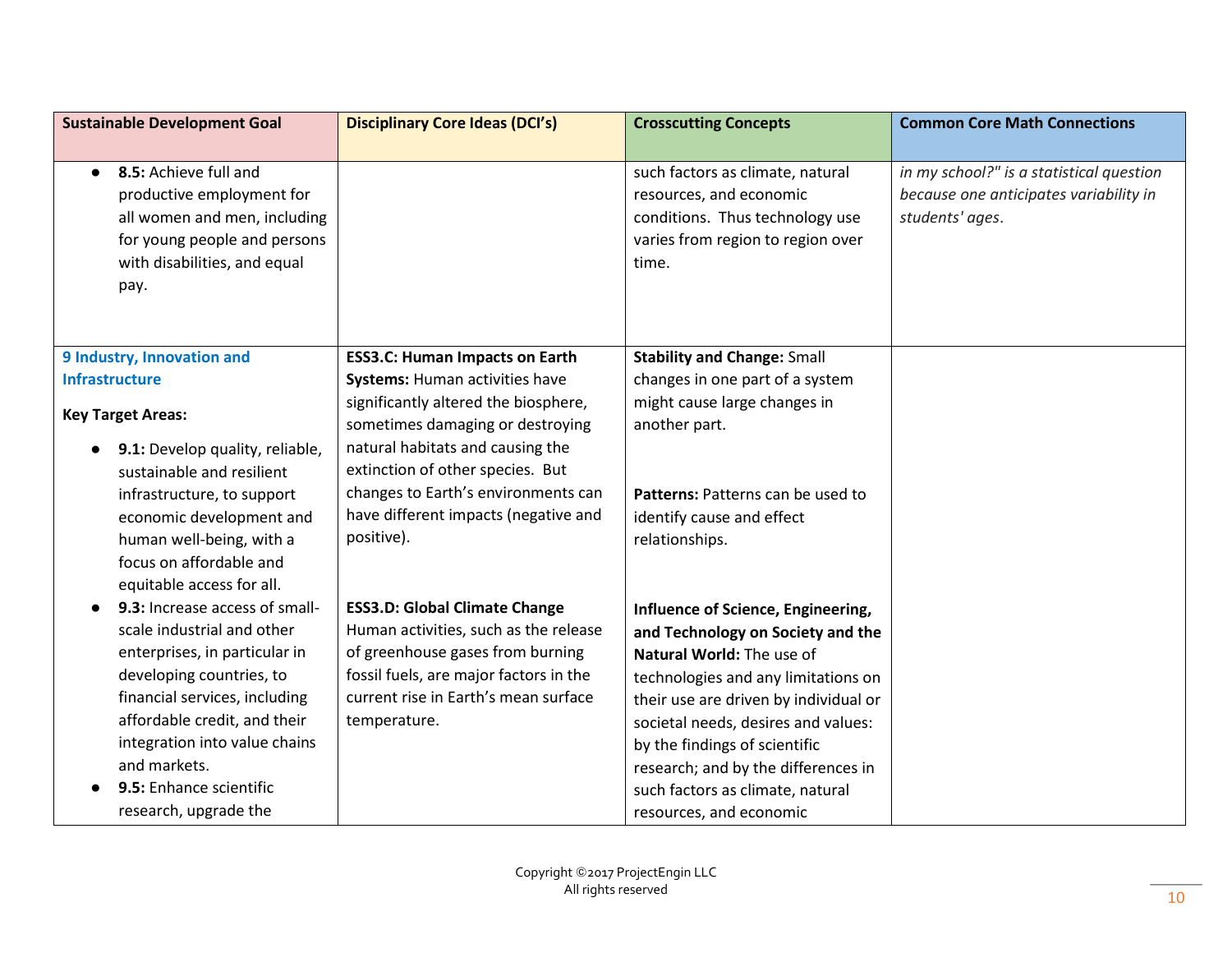| technological capabilities of<br>conditions. Thus technology use<br>industrial sectors in all<br>varies from region to region over<br>countries, in particular<br>time.<br>developing countries.<br><b>10 Reduced Inequalities</b><br><b>Key Target Areas:</b><br>10.1: By 2030, progressively<br>LS4.D: Biodiversity and Humans:<br><b>Analyzing and Interpreting Data:</b><br>CCSS.MATH.CONTENT.7.NS.A.3 |
|------------------------------------------------------------------------------------------------------------------------------------------------------------------------------------------------------------------------------------------------------------------------------------------------------------------------------------------------------------------------------------------------------------|
|                                                                                                                                                                                                                                                                                                                                                                                                            |
|                                                                                                                                                                                                                                                                                                                                                                                                            |
|                                                                                                                                                                                                                                                                                                                                                                                                            |
|                                                                                                                                                                                                                                                                                                                                                                                                            |
|                                                                                                                                                                                                                                                                                                                                                                                                            |
|                                                                                                                                                                                                                                                                                                                                                                                                            |
|                                                                                                                                                                                                                                                                                                                                                                                                            |
|                                                                                                                                                                                                                                                                                                                                                                                                            |
|                                                                                                                                                                                                                                                                                                                                                                                                            |
| achieve and sustain income<br>Changes in biodiversity can influence<br>Quantitative analysis to<br>Solve real-world and mathematical                                                                                                                                                                                                                                                                       |
| growth of the bottom 40 % of<br>humans' resources, such as food,<br>investigations, distinguishing<br>problems involving the four operations                                                                                                                                                                                                                                                               |
| energy, and medicines, as well as<br>between correlation and causation,<br>the population at a rate<br>with rational numbers.                                                                                                                                                                                                                                                                              |
| higher than the national<br>ecosystem services that humans rely<br>and basic statistical techniques of                                                                                                                                                                                                                                                                                                     |
| on - for example, water purification<br>data and error analysis to provide<br>average.                                                                                                                                                                                                                                                                                                                     |
| 10.2: Empower and promote<br>and recycling.<br>evidence for phenomena.<br>CCSS.MATH.CONTENT.8.EE.C.8.C<br>the social, economic and                                                                                                                                                                                                                                                                         |
| political inclusion of all,                                                                                                                                                                                                                                                                                                                                                                                |
| Solve real-world and mathematical<br>irrespective of age, sex,<br>MS-LS2.C Ecosystems - Interactions,<br><b>Engaging in Argument from</b>                                                                                                                                                                                                                                                                  |
| problems leading to two linear<br>disability, race, ethnicity,<br><b>Energy and Dynamics: The</b><br>Evidence: Engage in argument from                                                                                                                                                                                                                                                                     |
| equations in two variables. For<br>origin, religion or economic or<br>completeness or integrity of an<br>evidence to construct a convincing                                                                                                                                                                                                                                                                |
| example, given coordinates for two<br>other status.<br>ecosystem's biodiversity is often used<br>argument that supports or refutes<br>pairs of points, determine whether the                                                                                                                                                                                                                               |
| 10.3: Ensure equal<br>as a measure of its health.<br>claims for either explanations or<br>line through the first pair of points                                                                                                                                                                                                                                                                            |
| opportunity and reduce<br>solutions about the natural and<br>intersects the line through the second                                                                                                                                                                                                                                                                                                        |
| inequalities of outcome.<br>designed world(s).<br>pair.                                                                                                                                                                                                                                                                                                                                                    |
|                                                                                                                                                                                                                                                                                                                                                                                                            |
|                                                                                                                                                                                                                                                                                                                                                                                                            |
| <b>11 Sustainable Cities and</b><br><b>Stability and Change: Small</b><br><b>ESS2.C: Human Impacts on Earth</b>                                                                                                                                                                                                                                                                                            |
| changes in one part of a system<br><b>Communities</b><br><b>Systems: Human activities have</b>                                                                                                                                                                                                                                                                                                             |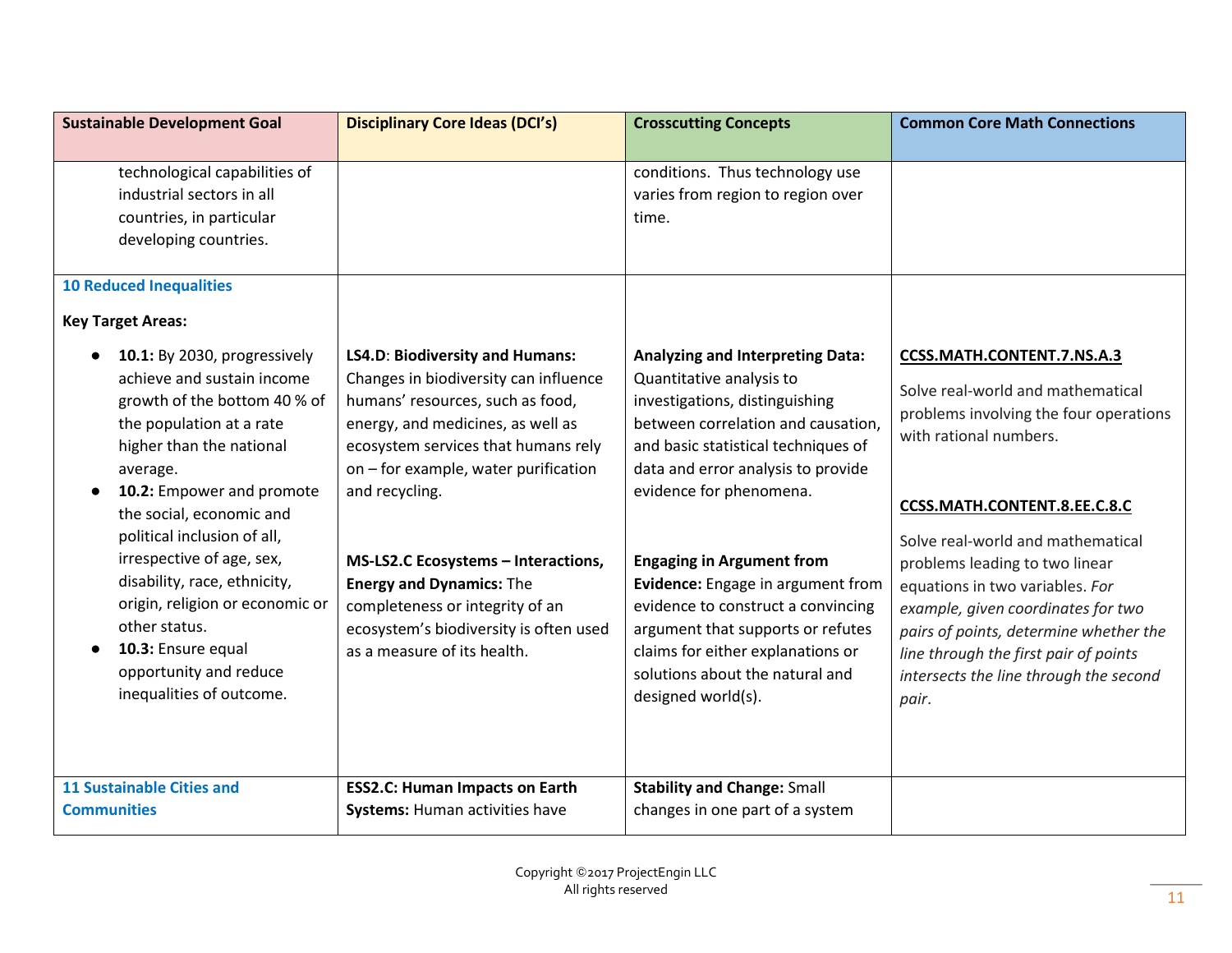| <b>Disciplinary Core Ideas (DCI's)</b>                                                                                                                                                                                                                                                                                                                                                                                                                               | <b>Crosscutting Concepts</b>                                                                                                                                                                                                                                                                                                                                                                                                                                                                                                                                                             | <b>Common Core Math Connections</b>                             |
|----------------------------------------------------------------------------------------------------------------------------------------------------------------------------------------------------------------------------------------------------------------------------------------------------------------------------------------------------------------------------------------------------------------------------------------------------------------------|------------------------------------------------------------------------------------------------------------------------------------------------------------------------------------------------------------------------------------------------------------------------------------------------------------------------------------------------------------------------------------------------------------------------------------------------------------------------------------------------------------------------------------------------------------------------------------------|-----------------------------------------------------------------|
|                                                                                                                                                                                                                                                                                                                                                                                                                                                                      |                                                                                                                                                                                                                                                                                                                                                                                                                                                                                                                                                                                          |                                                                 |
| significantly altered the biosphere,<br>sometimes damaging or destroying<br>natural habitats and causing the<br>extinction of other species. But<br>changes to Earth's environments can<br>have different impacts (negative and<br>positive).<br><b>ESS3.D: Global Climate Change</b><br>Human activities, such as the release<br>of greenhouse gases from burning<br>fossil fuels, are major factors in the<br>current rise in Earth's mean surface<br>temperature. | might cause large changes in<br>another part.<br>Patterns: Patterns can be used to<br>identify cause and effect<br>relationships.<br>Influence of Science, Engineering,<br>and Technology on Society and the<br>Natural World: The use of<br>technologies and any limitations on<br>their use are driven by individual or<br>societal needs, desires and values:<br>by the findings of scientific<br>research; and by the differences in<br>such factors as climate, natural<br>resources, and economic<br>conditions. Thus technology use<br>varies from region to region over<br>time. |                                                                 |
| <b>ESS3.C: Human Impacts on Earth</b>                                                                                                                                                                                                                                                                                                                                                                                                                                | <b>Systems and Systems Models:</b>                                                                                                                                                                                                                                                                                                                                                                                                                                                                                                                                                       |                                                                 |
| significantly altered the biosphere,<br>sometimes damaging or destroying<br>natural habitats and causing the<br>extinction of other species. But<br>changes to Earth's environments can<br>have different impacts (negative and<br>positive).                                                                                                                                                                                                                        | systems and their interactions -<br>such as inputs, processes and<br>outputs - and energy, matter, and<br>information flows within systems.<br><b>Stability and Change: Stability</b>                                                                                                                                                                                                                                                                                                                                                                                                    |                                                                 |
|                                                                                                                                                                                                                                                                                                                                                                                                                                                                      | Systems: Human activities have                                                                                                                                                                                                                                                                                                                                                                                                                                                                                                                                                           | Models can be used to represent<br>might be disturbed either by |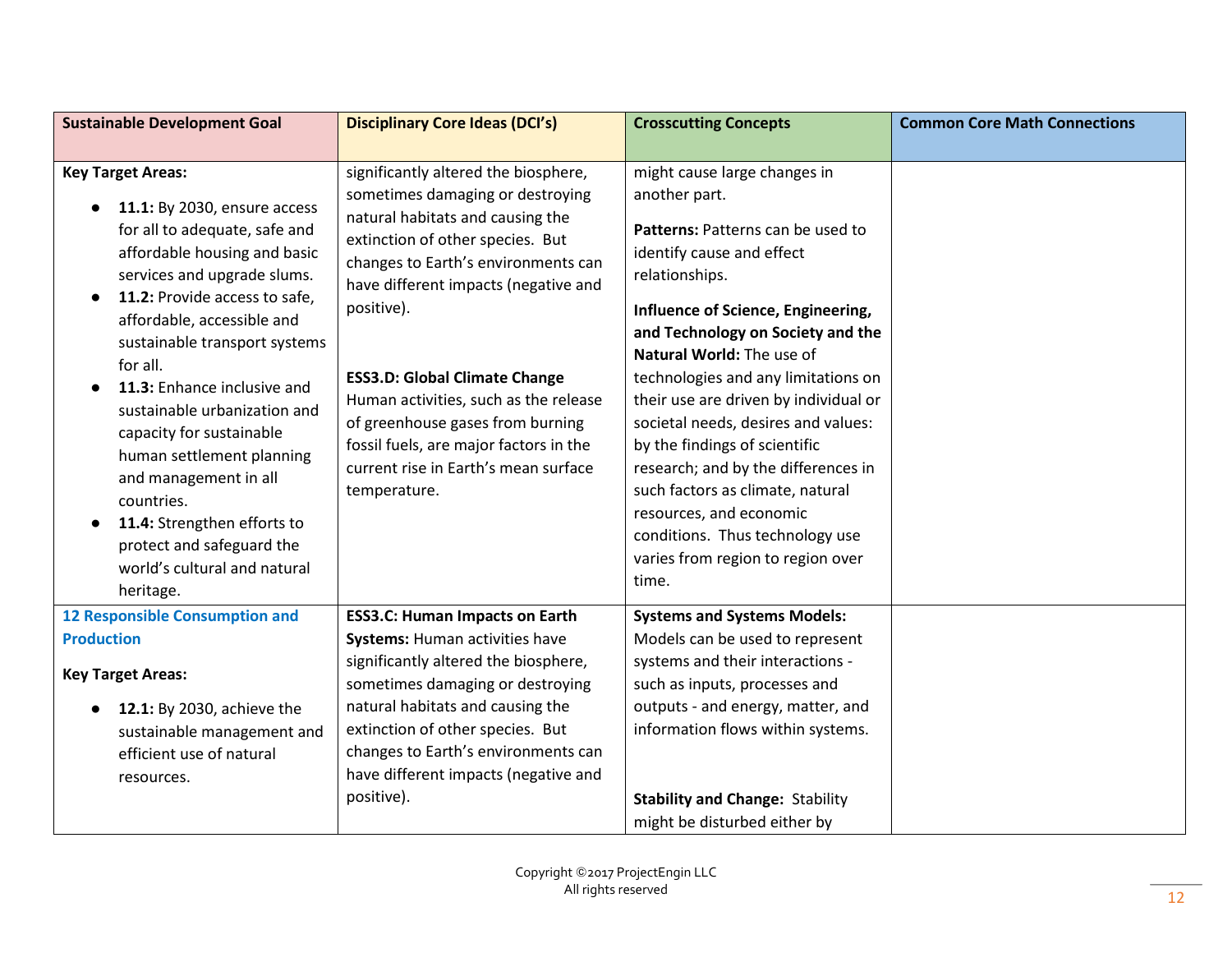| <b>Sustainable Development Goal</b>                                                                                                                                                                                                                                                                                                                                                       | <b>Disciplinary Core Ideas (DCI's)</b>                                                                                                                                                                                                                                                                                                                                                         | <b>Crosscutting Concepts</b>                                                                                                                                                                                                                                                                                                                                                          | <b>Common Core Math Connections</b> |
|-------------------------------------------------------------------------------------------------------------------------------------------------------------------------------------------------------------------------------------------------------------------------------------------------------------------------------------------------------------------------------------------|------------------------------------------------------------------------------------------------------------------------------------------------------------------------------------------------------------------------------------------------------------------------------------------------------------------------------------------------------------------------------------------------|---------------------------------------------------------------------------------------------------------------------------------------------------------------------------------------------------------------------------------------------------------------------------------------------------------------------------------------------------------------------------------------|-------------------------------------|
|                                                                                                                                                                                                                                                                                                                                                                                           |                                                                                                                                                                                                                                                                                                                                                                                                |                                                                                                                                                                                                                                                                                                                                                                                       |                                     |
| 12.3: Halve per capita global<br>$\bullet$<br>food waste at the retail and<br>consumer levels.<br>12.5: Substantially reduce<br>$\bullet$<br>waste generation through<br>prevention, reduction,<br>recycling and reuse.<br><b>13 Climate Action</b>                                                                                                                                       | <b>ESS3.D: Global Climate Change</b>                                                                                                                                                                                                                                                                                                                                                           | sudden events or gradual changes<br>that accumulate over time.<br>Cause and Effect: Cause and effect                                                                                                                                                                                                                                                                                  |                                     |
| <b>Key Target Areas:</b>                                                                                                                                                                                                                                                                                                                                                                  | Human activities, such as the release<br>of greenhouse gases from burning                                                                                                                                                                                                                                                                                                                      | relationships may be used to<br>predict phenomena in natural or                                                                                                                                                                                                                                                                                                                       |                                     |
| 13.1: Strengthen resilience<br>and adaptive capacity to<br>climate related hazards and<br>natural disasters in all<br>countries.<br>13.2: Integrate climate<br>change measures into<br>national policies.<br>13.3: Improve education,<br>awareness-raising and human<br>and institutional capacity on<br>climate change mitigation,<br>adaptation, impact reduction<br>and early warning. | fossil fuels, are major factors in the<br>current rise in Earth's mean surface<br>temperature.<br><b>ESS2.D: Weather and Climate:</b><br>Weather and climate are influenced by<br>interactions involving sunlight, the<br>ocean, the atmosphere, ice,<br>landforms, and living things. These<br>interactions vary with location, which<br>can affect oceanic and atmospheric<br>flow patterns. | designed systems.<br><b>Systems and Systems Models:</b><br>Models can be used to represent<br>systems and their interactions -<br>such as inputs, processes and<br>outputs - and energy, matter, and<br>information flows within systems.<br><b>Stability and Change: Stability</b><br>might be disturbed either by<br>sudden events or gradual changes<br>that accumulate over time. |                                     |
| <b>14 Life Below Water</b><br><b>Key Target Areas:</b>                                                                                                                                                                                                                                                                                                                                    | <b>ESS2.C: The Roles of Water in Earth's</b><br><b>Surface Processes: Water continually</b><br>cycles among land, ocean, and<br>atmosphere via transpiration,                                                                                                                                                                                                                                  | <b>Energy and Matter: Within a</b><br>natural or designed system, the                                                                                                                                                                                                                                                                                                                 |                                     |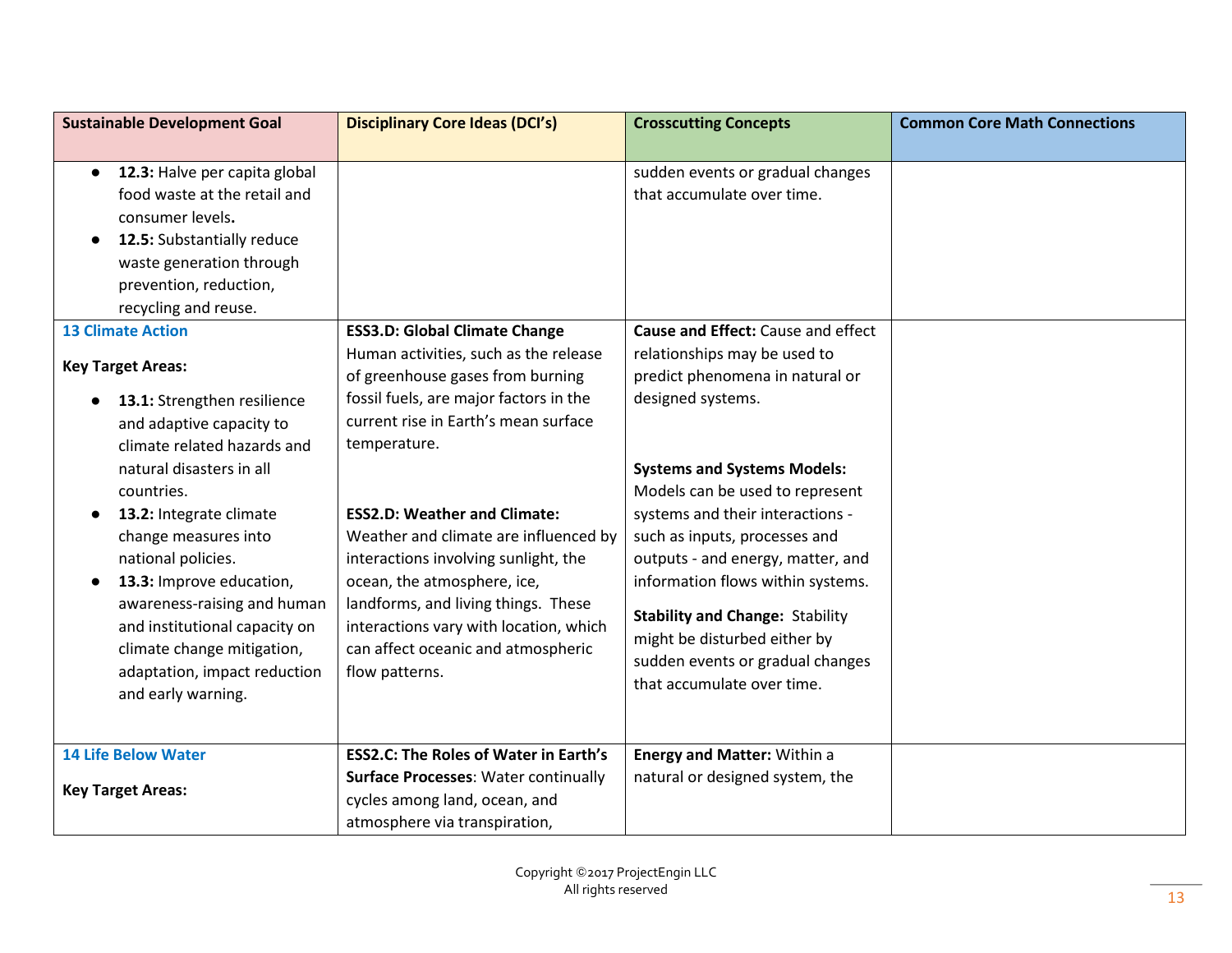| <b>Sustainable Development Goal</b>                                                                                                                                                                                                                                                                                                                                                                                                                                                                                                                 | <b>Disciplinary Core Ideas (DCI's)</b>                                                                                                                                                                                                                                                                                                                                                                                                                                                                                                                                                                                                                                       | <b>Crosscutting Concepts</b>                                                                                                                                                                                                                                                                                                                                                                                            | <b>Common Core Math Connections</b> |
|-----------------------------------------------------------------------------------------------------------------------------------------------------------------------------------------------------------------------------------------------------------------------------------------------------------------------------------------------------------------------------------------------------------------------------------------------------------------------------------------------------------------------------------------------------|------------------------------------------------------------------------------------------------------------------------------------------------------------------------------------------------------------------------------------------------------------------------------------------------------------------------------------------------------------------------------------------------------------------------------------------------------------------------------------------------------------------------------------------------------------------------------------------------------------------------------------------------------------------------------|-------------------------------------------------------------------------------------------------------------------------------------------------------------------------------------------------------------------------------------------------------------------------------------------------------------------------------------------------------------------------------------------------------------------------|-------------------------------------|
|                                                                                                                                                                                                                                                                                                                                                                                                                                                                                                                                                     |                                                                                                                                                                                                                                                                                                                                                                                                                                                                                                                                                                                                                                                                              |                                                                                                                                                                                                                                                                                                                                                                                                                         |                                     |
| 14.1: By 2025, prevent and<br>$\bullet$<br>significantly reduce marine<br>pollution of all kinds, in<br>particular from land-based<br>activities, including marine<br>debris and nutrient pollution.<br>14.2: Sustainable manage and<br>protect marine and coastal<br>ecosystems to avoid<br>significant adverse impacts.<br>14.3: Minimize and address<br>the impacts of ocean<br>acidification, including<br>through enhanced scientific<br>cooperation at all levels.<br>14.5: By 2020, conserve at<br>least 10% of coastal and<br>marine areas. | evaporation, condensation and<br>crystallization, and precipitation, as<br>well as downhill flows on land.<br><b>ESS2.D: Weather and Climate: The</b><br>ocean exerts a major influence on<br>weather and climate by absorbing<br>energy from the sun, releasing it over<br>time, and globally redistributing it<br>through ocean currents.<br><b>LS2.C: Interdependent Relationships</b><br>in Ecosystems: In any ecosystem,<br>organisms and populations with<br>similar requirements for food, water,<br>oxygen, or other resources may<br>compete with each other for limited<br>resources, access to which<br>consequently constrains their growth<br>and reproduction. | transfer of energy drives the<br>motion and/or cycling of matter.<br><b>Systems and Systems Models:</b><br>Models can be used to represent<br>systems and their interactions -<br>such as inputs, processes and<br>outputs - and energy, matter, and<br>information flows within systems.<br>Cause and Effect: Cause and effect<br>relationships may be used to<br>predict phenomena in natural or<br>designed systems. |                                     |
| <b>15 Life on Land</b>                                                                                                                                                                                                                                                                                                                                                                                                                                                                                                                              | LS2.A: Interdependent Relationships                                                                                                                                                                                                                                                                                                                                                                                                                                                                                                                                                                                                                                          | <b>Energy and Matter: Within a</b>                                                                                                                                                                                                                                                                                                                                                                                      |                                     |
| <b>Key Target Areas:</b>                                                                                                                                                                                                                                                                                                                                                                                                                                                                                                                            | in Ecosystems: In any ecosystem,<br>organisms and populations with                                                                                                                                                                                                                                                                                                                                                                                                                                                                                                                                                                                                           | natural or designed system, the<br>transfer of energy drives the                                                                                                                                                                                                                                                                                                                                                        |                                     |
| 15.1: By 2020, ensure the<br>conservation, restoration and<br>sustainable use of terrestrial                                                                                                                                                                                                                                                                                                                                                                                                                                                        | similar requirements for food, water,<br>oxygen, or other resources may<br>compete with each other for limited<br>resources, access to which                                                                                                                                                                                                                                                                                                                                                                                                                                                                                                                                 | motion and/or cycling of matter.                                                                                                                                                                                                                                                                                                                                                                                        |                                     |